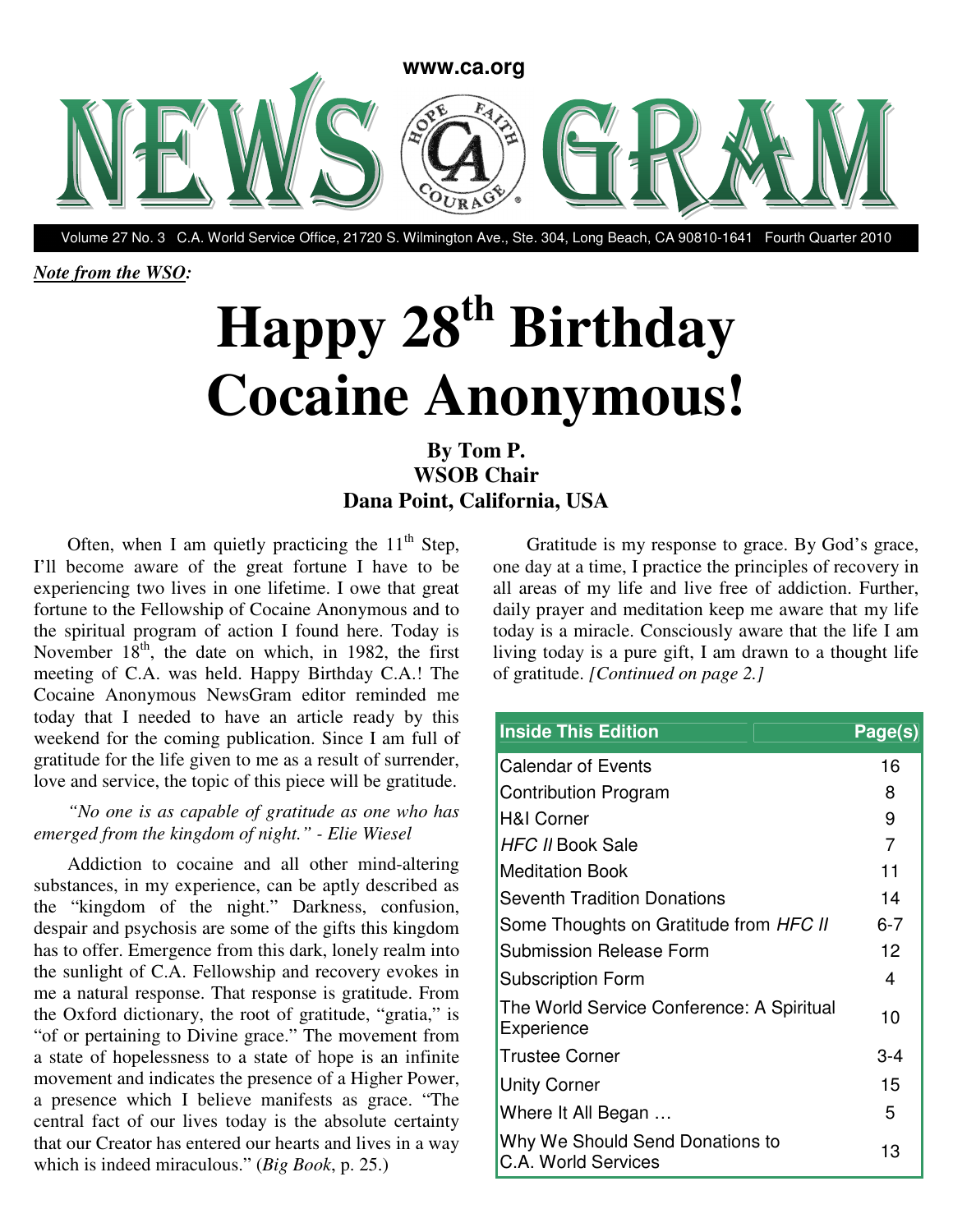#### **CAWS Board of Trustees:**

- *Atlantic North Region:* Robert L., Pawtucket, Rhode Island, USA
- *Atlantic South Region:* Kenny W., Memphis, Tennessee, USA
- *European Region:* Russell S., London, England, UK
- *Midwest Region:* Kim S., Des Plaines, Illinois, USA (WSBT Chair)
- *Pacific North Region:* Terry M., Salt Lake City, Utah, USA
- *Pacific South Region:* Joy H., Fontana, California, USA
- *Southwest Region:* Randy G., Chandler, Arizona, USA (WSBT Vice Chair)
- *Trustee at Large #1:* Richard S., Colorado Springs, Colorado, USA (WSBT Secretary)
- *World Service Office Trustee:* Richard L., Culver City, California, USA
- World *Service Trustee:* Peter D., San Diego, California, USA

### **CAWSO Board of Directors:**

- Tom P., WSOB Chair, Dana Point, California, USA
- Teresa N., WSOB Vice Chair, Dana Point, California, USA
- Barry J., WSOB Treasurer, San Pedro, California, USA
- Peter D., WS Trustee, San Diego, California, USA
- Richard L., WSO Trustee, Los Angeles, California, USA
- Elizabeth S., Director, San Marino, California, USA

### **CAWSO Personnel**:

Sheila Spurlock, Customer & Volunteer Relations Andrew Wellbaum, Shipping & Fulfillment

**NewsGram Editor:** Cynthia C., Redmond, Washington, USA

**Web Servant:**  Mike R., Sidney, Iowa, USA

*The NewsGram is a quarterly publication of the World Service Office of Cocaine Anonymous. This publication and all its contents are copyrighted by Cocaine Anonymous. Any unauthorized duplication or publication is prohibited. Send all requests to: NewsGram, c/o CAWSO, 21720 S. Wilmington Ave., Ste. 304, Long Beach, CA 90810-1641, by e-mail to newsgram@ca.org, or by fax to 310-559-2554, Attn: NewsGram. You can call the WSO at 310-559-5833.*

## *Note from the WSO (continued from page 1):*

*"I would maintain that thanks are the highest form of thought, and that gratitude is happiness doubled by wonder. " - G.K. Chesterton* 

The realm of thought described by Chesterton is the realm referred to in the  $11<sup>th</sup>$  Step promises as follows, "Nevertheless, we find that our thinking will, as time passes, be more and more on the plane of inspiration. We come to rely on it." (*Big Book,* p. 87.) As a result of grateful living, I am increasingly able to live in an inspired fashion. The manner in which I live gratefully is to take action in the expression of my gratitude, to actually give my gratitude life. In Cocaine Anonymous I can take action by expressing my gratitude in a multitude of ways. All these fall under the heading of service. Service is, for me, inspired living.

*"The unthankful heart ... discovers no mercies; but let the thankful heart sweep through the day, and as the magnet finds the iron, so it will find, in every hour, some heavenly blessings." - Henry Ward Beecher* 

With a thankful heart, I remain open to the many ways I can try and give back to C.A. what was so freely given to me. As an active member of our beautiful Fellowship, I look forward to every meeting I attend. I say yes to every request that is made of me. Each day, I discover heavenly blessings simply by being available with a thankful heart.

November is C.A.'s gratitude month, reminding us to be grateful for what we've received. We hope that each of you will search your days in the year ahead with thankful hearts and receive the heavenly blessings which are waiting to be discovered. Carry the spirit of gratitude month into the rest of the year. Ask your groups to take a special collection and send it to the World Service Office; every little bit helps. Attend a monthly meeting for Hospitals and Institutions and make yourself available to be of service on a panel. Get involved with your local C.A. district or area by being part of the Public Information Committee or one of the other functions being served. Write a meditation and submit it for our new meditation book (see page 11). There are many other opportunities for inspired living in C.A. We are so blessed to be members of Cocaine Anonymous. Express your thankfulness by joining with us on the road of happy destiny as we try to carry the C.A. message to stillsuffering addicts all over the world.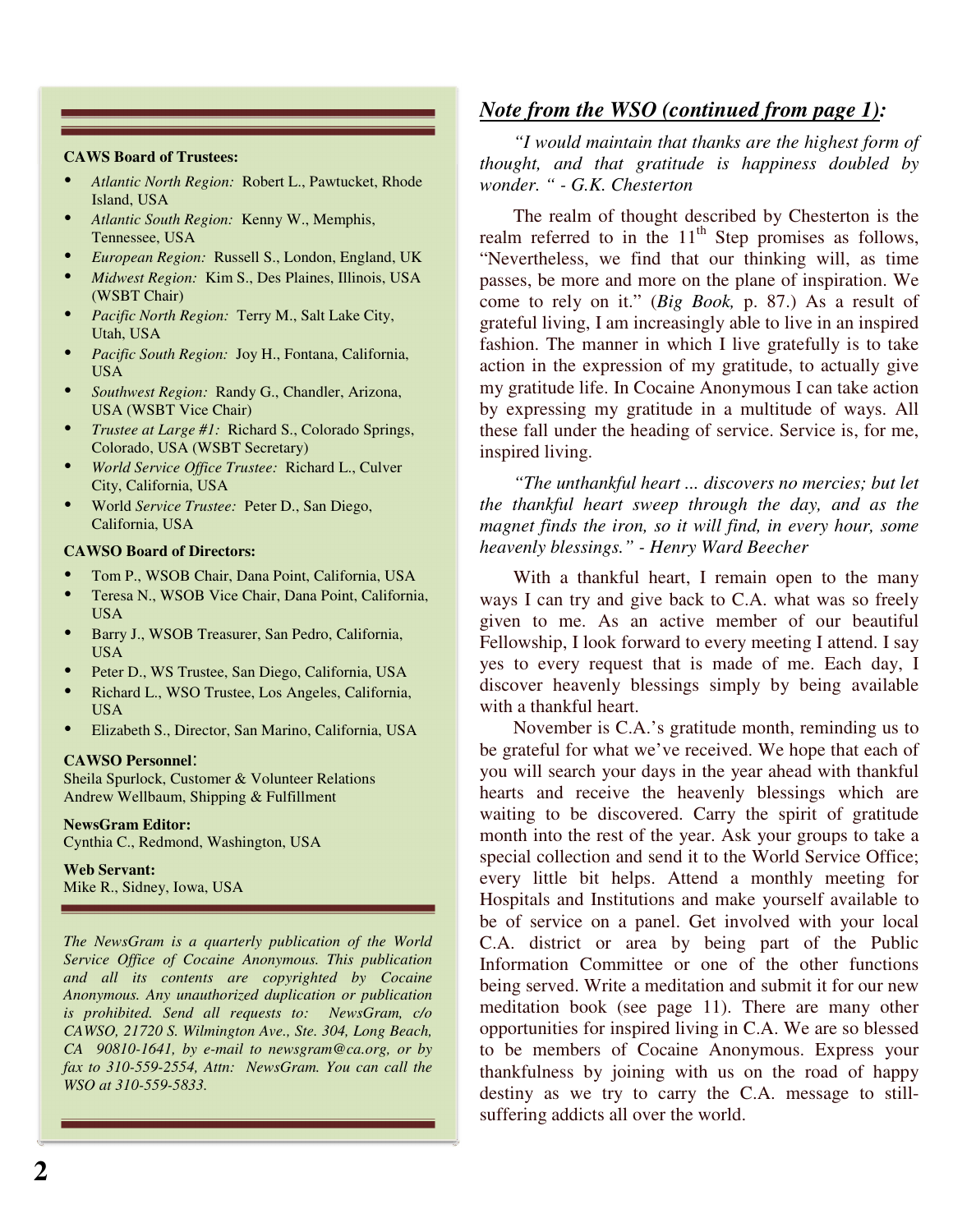## Trustee Corner

## By Kim S. Midwest Regional Trustee and WSBT Chair Des Plaines, Illinois, USA

Like my predecessors, I, too, would like to thank my fellow Trustees for the honor and the privilege to serve as Chair of the World Service Board of Trustees. The collective abilities of those Trustees that came before me, the Fellowship of C.A., my dear friends and family have provided me the opportunity to serve this Fellowship in many different capacities. Thus far this is the most challenging and exciting! During the past three years, I have had the opportunity to serve with several wonderful and passionate people. The past year was no exception.

At the close of this year's Conference, we bid our goodbyes to Trevor (Pacific North Regional Trustee), Nicholas (European Regional Trustee) and Lawrence (Atlantic South Regional Trustee), also affectionately known as the three amigos. We did a lot of difficult and challenging work together this past year. We had some great times, good laughs, and fun together as well. On behalf of the WSBT, and the Fellowship of C.A. I would like to thank the three of you for your continuous commitment to C.A. Your never-ending desire to always have the best interest of our Fellowship in mind with your direction and suggestion has paved the way for all of us. Thank you, and all the best to you on your journey. Additionally, we would like to thank Willie B. (World Service Office Trustee) for his service over the last two years. Lastly, the WSBT wishes to thank Kevin M. for his service as the Conference Chair. We appreciate his many, many years of service to C.A.

Prior to the start of this year's Conference, the Trustee Election Committee gathered for interviews of candidates to fill the soon-to-bevacant Trustee positions. Out of the 15 slated candidates we completed 11 interviews, with 5 positions to fill. Although the TEC started the interview process in Milwaukee, at the CAWS 2010 Convention, the remaining interviews were completed during the Conference week. Following the interviews, the members of the TEC embarked on the journey of voting for and electing our new Trustees. I would like to thank those delegates sitting on the TEC, representing their Regions, for their dedicated service. We all appreciate your unselfish service to C.A. and this Fellowship. Having had the experience of sitting on the TEC now for three years as a Trustee, I can assure you that once again God continued to act in His graceful way. He has allowed and provided a welleducated, informed and passionate expression of group conscience. The TEC did the work that was expected of them. I personally appreciate the opportunity for spiritual growth and change, to practice principles before personalities. It is a pleasure to announce the following members as our new Trustees:

Atlantic South Region: Kenny W. European Region: Russell S. Pacific North Region: Terry M. World Service Office Trustee: Richard L. World Service Trustee: Peter D.

As we move forward, we are all anxious to work with the new "fab five" and welcome their experience, excitement and enthusiasm to serve the Fellowship.

Similar to past Conferences, this year's provided us with the depth and weight of our passionate Fellowship. We continue to have the debates regarding how to boost our  $7<sup>th</sup>$  Tradition; the creative artwork of Public Information; the bids and confirmations of the CAWS 2013 and 2014 Conventions; where we should hold the Conference in 2012; H&I's introduction of the "C.A. Lifeline"; the ever-evolving "anonymity" issue that IT must address in regards to social networking; the approval process of our literature; the distribution of the GLBT pamphlet by LCF; Structure and Bylaws' continued efforts to provide the most upto-date and accurate information via the manual; Unity Committee luncheon and Celebrate Around the World logos; and lastly the approval of a commemorative C.A. coin created and to be distributed by the Archives Committee. Of course, none of the above could be *[continued on page 4]*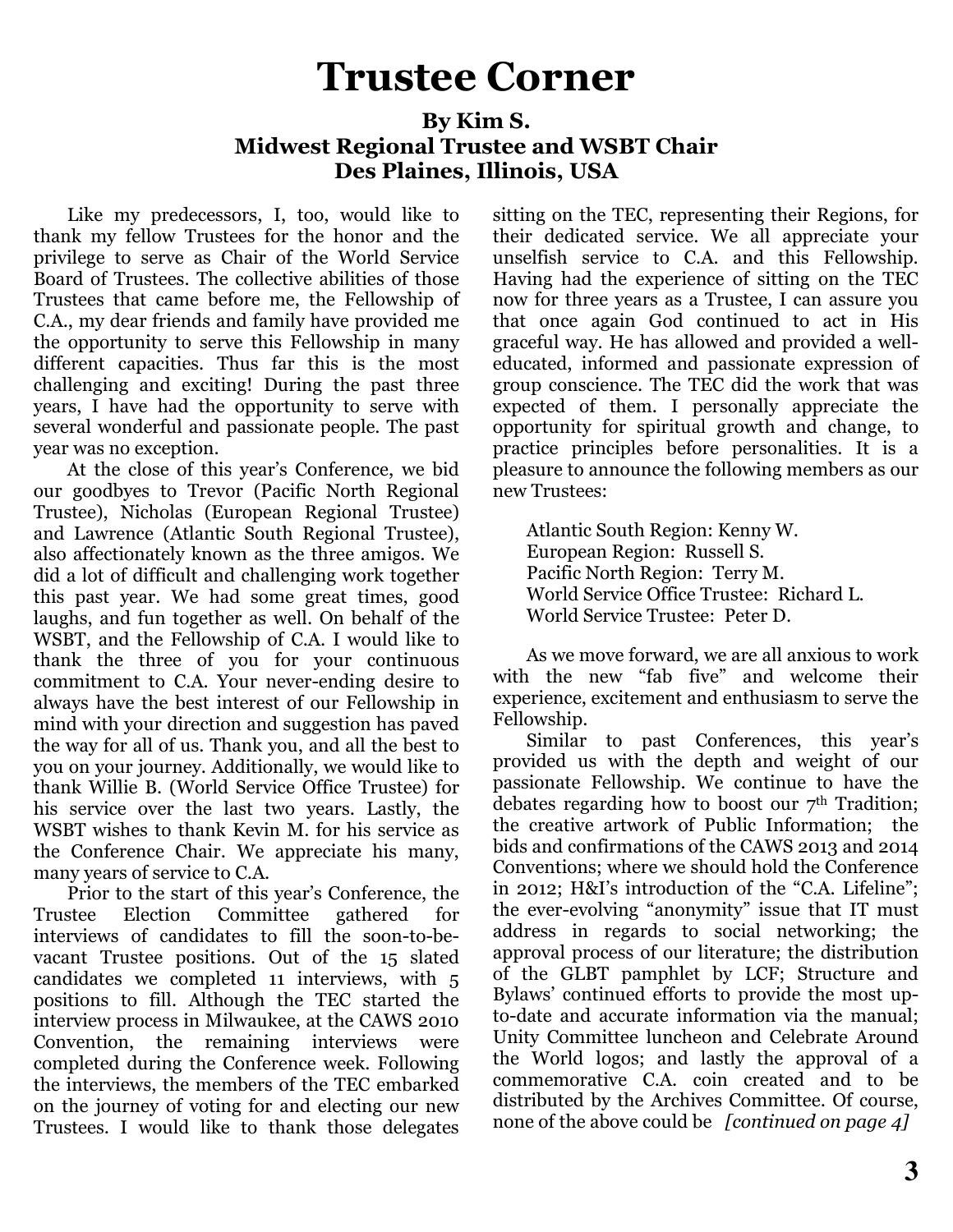## Trustee Corner (continued from page 3):

executed without the support, dedication, and hard-working ethic of our delegates and overall Fellowship.

We need to also reflect our appreciation for the service of the World Service Office Board, as well as the Office staff. Thank you for your dedication to our Fellowship. We are extremely optimistic regarding the changes and transitions at the WSO. We welcome John B. as the Consulting Manager, and we appreciate his previous nine years of experience in C.A. service work that has allowed the doors of C.A. to remain open. All bills are paid, and literature orders are going out. Working in an interim position, John has stepped in during this time to assist in the daily Office operations, and is reviewing the last year's functions that were of concern to the WSBT and the WSOB. The work ethic of John has allowed for a calm and comfortable transition at the Office and an overall respect for others. Moving forward, both Boards will work together to review candidates to fill the position of Director of Operations. In the meantime, we welcome all members to stop by the World Service Office. Check out the new location and meet the Office staff. We love volunteers, so please, if you wish to be of service at the Office, let the Office know.

A quick note regarding the status of the WSBT minutes and Board-to-Board minutes. We are current with the distribution of the minutes with the exception of the minutes from the May quarterly, which have been delayed. As explained at the Conference, due to equipment issues and the transition to a new transcriber, they will be included in the December Delegate mailing, along with all other minutes since May that have been approved.

The business of C.A. has presented the WSBT with many challenges and some difficult decisions. Serving this Fellowship has its ups and downs, yet the WSBT remains committed to serving our Fellowship. We do anticipate challenges and difficulties, as well as joys and successes, as we move forward. It is essential to remain openminded and faithful that C.A. will continue to grow and prosper in the year to come. As always, we are available to the Fellowship via phone and e-mail to assist.

Lastly, I would like to take a moment to recognize the service work of our former Trustee at Large (2004-2008), Bobbie H., who passed away this October. Her love and affection for the program of C.A. will forever be remembered through the service work that she did in her local area, at the World Service level, and throughout the world. Her smile and quick wit will remain in my thoughts. One of us described her as a "force of nature; she had energy, warmth, great humor, and boundless love for those around her." Quoting one of my fellow Trustees, "The meetings just got a little livelier in heaven." She will be missed. Love you, Bobbie.

## **Subscribe to the NewsGram**

For the low price of \$10.00 U.S. per year, you can receive each copy of the NewsGram before your friends or your group. Complete this form and include your credit card information, or enclose a \$10.00 check or money order (U.S. dollars only) and send to: NewsGram, c/o CAWSO, 21720 S. Wilmington Ave., Ste. 304, Long Beach, CA 90810-1641. A subscription form is also available for download at www.ca.org.

| $\Box$ I have enclosed a check/money order payable to CAWSO |  |  |  |  |  |
|-------------------------------------------------------------|--|--|--|--|--|
| $\Box$ Visa/MasterCard/Discover/American Express #          |  |  |  |  |  |
|                                                             |  |  |  |  |  |
|                                                             |  |  |  |  |  |
|                                                             |  |  |  |  |  |
| City and State/Province: City and State/Province:           |  |  |  |  |  |
|                                                             |  |  |  |  |  |
|                                                             |  |  |  |  |  |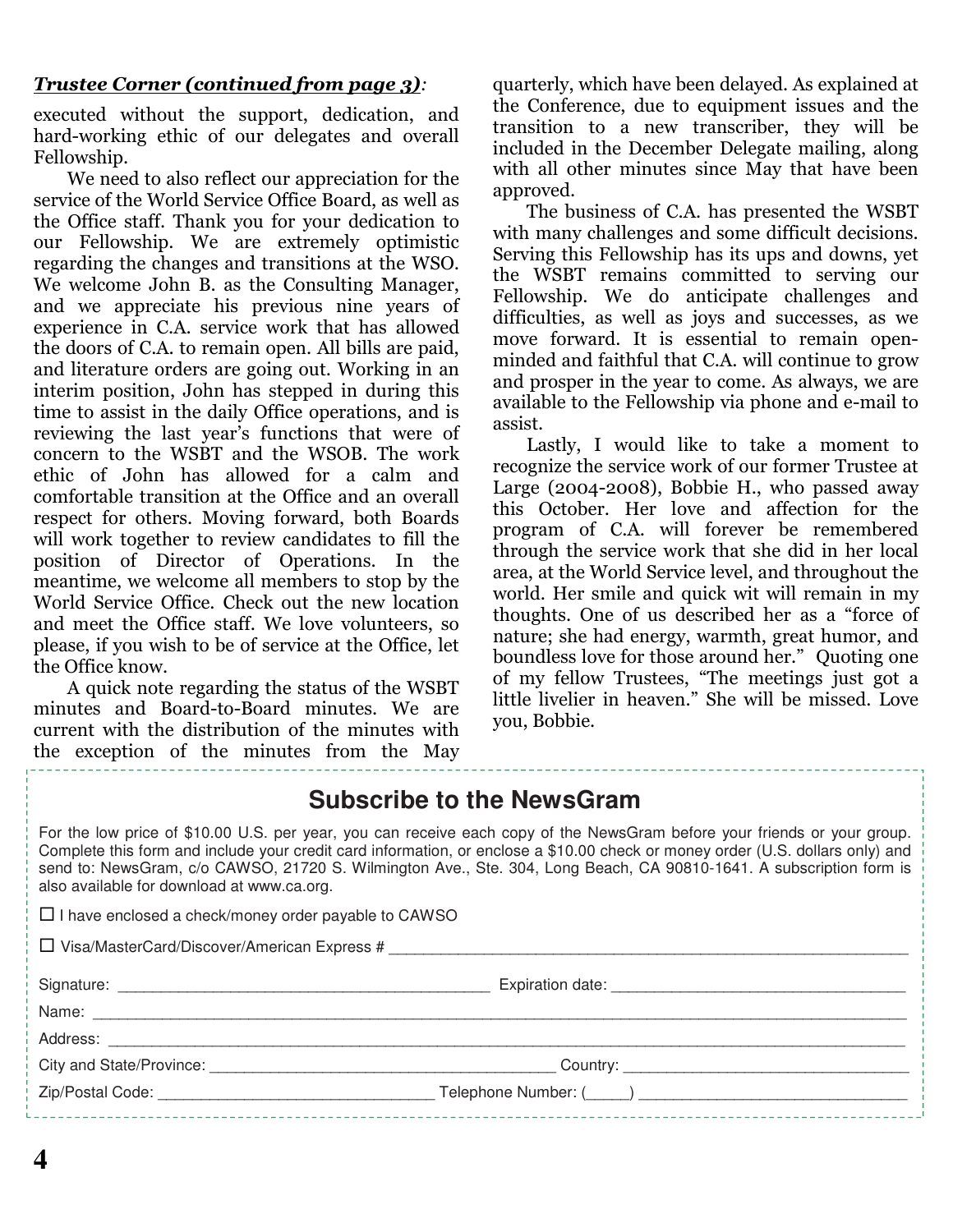# Where It All Began

## Excerpted from "Our Hope, Faith and Courage," Found in Both Hope, Faith & Courage and Hope, Faith & Courage Volume II

In November 1982, I had been clean and sober for about five months. Prior to that, I had slipped in and out of sobriety in Alcoholics Anonymous for just over a year. I had been a fan in a fellowship where only players grew and thrived. The concept of "being willing to go to any length" was only just then beginning to mean something to me.

One November afternoon, I received a call from a person who had been instrumental in my initial sobriety. This individual, sober for many years already, was calling to inform me of an A.A. meeting at the Motion Picture and Television Fund, in Hollywood,

California, that was to take place on the following Tuesday. The topic was to be drugs, especially cocaine. Apparently, the Motion Picture and Television Fund had been flooded with calls from members and others, seeking help for cocaine addiction. Despite the fact that the community at large still considered cocaine to be a nonaddictive drug, there seemed to be an epidemic of nonaddicted, addicted people.

I was very excited at the prospect of this meeting. I had been addicted to cocaine, alcohol, pills, psychedelics, opiates, and anything else I could get my hands on. The thought of a forum in which men and women could discuss the solutions of the Twelve Steps and Twelve Traditions in relation to their common experience of bondage to cocaine was most intriguing to me.

The meeting began as does any meeting in Southern California, with the reading of "Chapter Five," from the "Big Book" of Alcoholics Anonymous. It quickly took on an electrifying new dimension. Words like basing, snorting, shooting, copping, scoring, dealing, paranoia, and depression went flying around the room with heads nodding and bursts of laughter our way of expressing the fact that we relate. One member shared about snorting lint from a shag carpet while searching for a rock. Another talked of the desperate feelings of seeing the light come through the



corners of the sheets covering the windows, hearing the deafening sound of the morning birds, and of wanting to take his .45 magnum and "waste" those birds; but being afraid to go outside the house because "they" might be out there.

Just prior to the close of this meeting, it was suggested that we take a group conscience to turn this Alcoholics Anonymous meeting into a completely new Twelve-Step program, and call it Cocaine Anonymous. This motion, which sounded like a wonderful idea to me, was quickly voted down. I remember being upset at the time, only to realize later that my thinking had been

> incorrect; turning an A.A. meeting into a C.A. meeting would have completely disregarded the Twelve Traditions. We would have been trying to turn an apple into an orange. Although they have much in common, they are simply different fruits.

> Directly after the meeting that evening, it occurred to a few of us that there was plenty of room and time for both apples and oranges. This was a Tuesday night. We

were told by our friend at the Motion Picture and Television Fund that if we returned on Thursday night, there would be a room for us.

Two days later we returned with great anticipation. Approximately twenty members; men and women, newcomers and old-timers from all walks of life, sat in silence at the sound of knuckles hitting the top of a wooden table. A voice I will never forget said, "Welcome to the first Cocaine Anonymous meeting. My name is \_\_\_\_\_\_\_\_\_\_, and I'm an addict and an alcoholic. Cocaine Anonymous is a Fellowship of men and women who share their experience, strength, and hope with each other that they may solve their common problem and help others recover from their addiction." At that moment, you could have heard a pin drop. There was electricity in that room. I believe that as a group, we intuitively knew that something very important had happened, an event that would not just affect our lives. but the lives of countless others for years to come.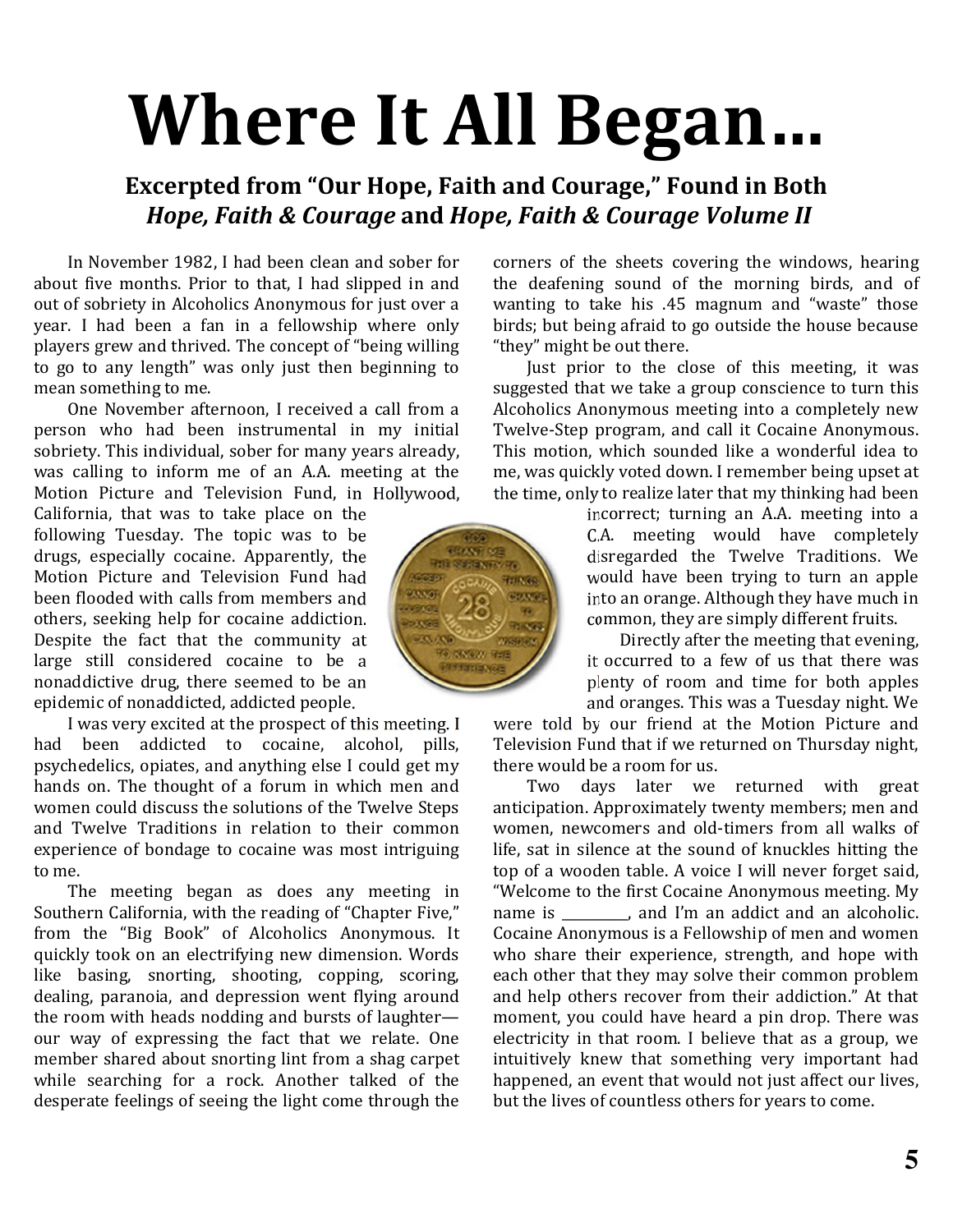## **Some Thoughts on Gratitude From** *Hope, Faith & Courage Volume II*

When I first came into the rooms of Cocaine Anonymous, I heard someone identify as a "grateful" addict/alcoholic. For the life of me I couldn't figure out how anyone could be grateful to be an addict and an alcoholic. I thought perhaps this person was simply grateful not to be drinking and using anymore. After the meeting, I approached the grateful individual, and he confirmed that he was actually grateful to be an addict/alcoholic.

"Because if I wasn't a drug addict and an alcoholic," he shared with me, "whose life depended on working all 12 of those Steps, I never would have done it." Further, he explained, by working the Twelve Steps of Cocaine Anonymous, he had not just been given his life back, but had been given a life worth living. (p. 63)

I've heard it said that alcoholics and addicts are some of the most spiritual people on earth, but the problem is that we often choose the wrong spirit. Before I got sober, I sought the spirit in the straw, the pipe, and the needle. Today, another spirit guides me—the spirit of God and of Cocaine Anonymous. I have replaced a cocaine high with a spiritual connection that comes from working the Twelve Steps and working with others. I am truly grateful to those who came before me in this Fellowship and stuck around to carry this message to me, so that I might get sober and carry it to others. (pp. 83-84)

Sometimes I get choked up with gratitude as I look around and see the faces of those I have grown up with in these rooms. I respect and admire these people. I know where they came from and how hard they had to work to beat the odds. They share their experience, strength, and hope with newcomers and old-timers alike. They never deserted the Fellowship that saved their lives. They fought and clawed their way through a lot of adversity to come out shining stars. (p. 108)

I'm grateful to C.A. and the chances it has afforded me to be of service. I was told by my sponsor that once I get it, I have to give it away to keep it, and for me the Twelfth Step is instrumental in this. The Third Step is key to the program. When I turn my life and will over the care of God, I can't help but think that what God wants us to do is help other people. We are all God's children, and when I am into Twelfth-Step work or being of service, I am within the will of God, and I am protected, nurtured, cherished, and loved, and I have a supreme sense of euphoric serenity. (pp. 66-67)

I finally have a goal in life that answers all my questions. I know I don't need to arrive at the goal before I can start living, but I have a direction for every next step I take. The goal in my life today is to be of service to my Higher Power and to others. Where the root of my disease is to be self-centered, the solution is that I can help myself through helping others—or my Higher Power can reach out to me and help me when I reach out to others and dedicate myself to helping them. That is something I can practice every day. I don't need money, education, people, books, diplomas, positions, power, or any resources other than my own time and willingness. My willingness comes from a deep, deep sense of gratitude that I have been helped to escape living a slow death. (p. 25)

The Steps worked for me big time. I got back the love of my two children, who now give me cards on Father's Day and birthdays telling me how much I mean to them and how proud they are of me. I feel what they are really saying is how proud and grateful they are to this program and the Twelve Steps because everything I have today, everything I have achieved, is a direct result of my working the Twelve Steps of C.A. and being sober. (p. 67)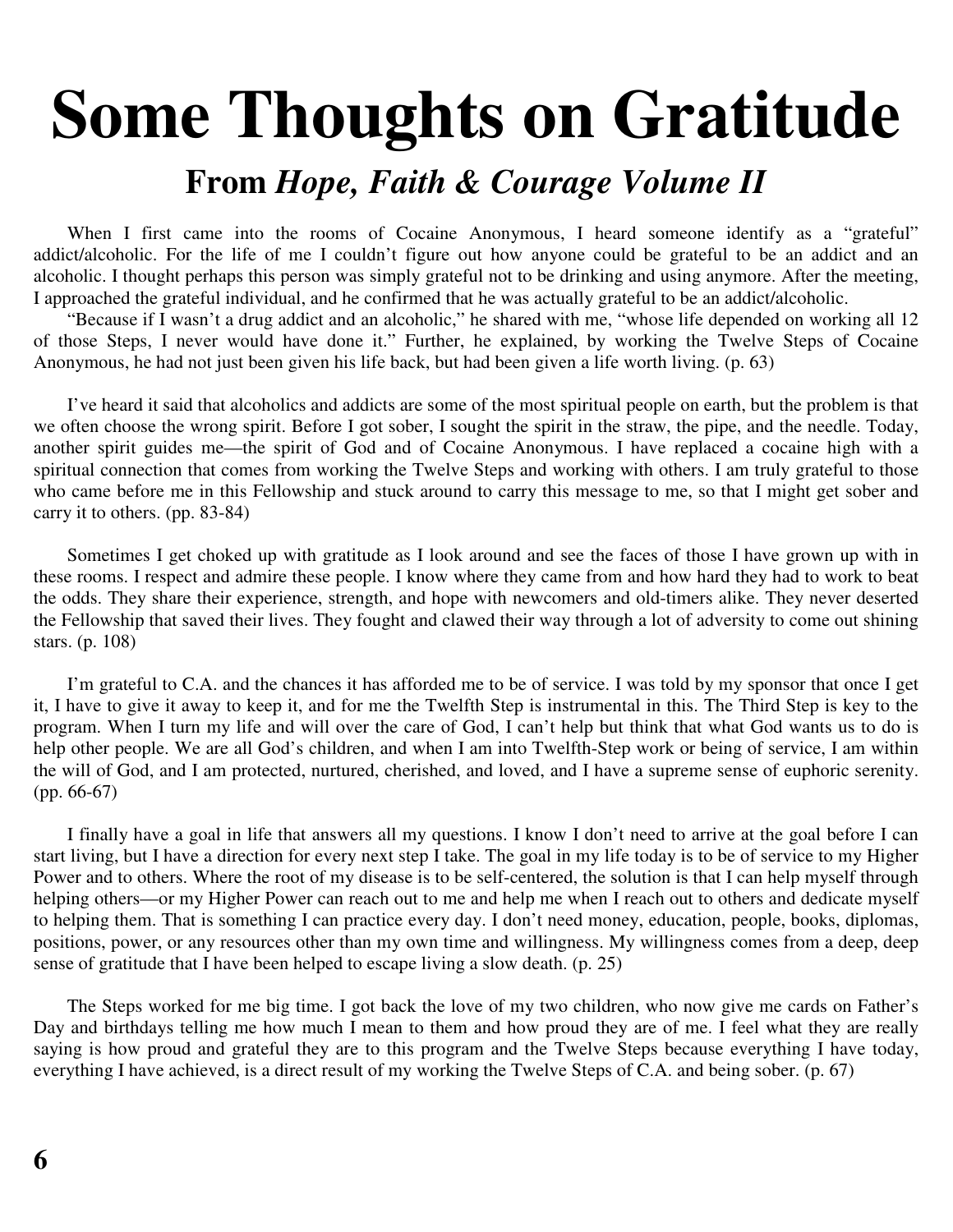I was told gratitude is an action and not just a word, so I did service work from greeter to Group Service Representative (GSR). As GSR, it was suggested I learn about the Traditions. The Traditions are what keeps the group well. I have learned to use the Traditions not just in a group conscience and committee meetings but also in my everyday affairs. I have also done many other forms of service at the Area and Convention levels. I am a service junkie, and the feelings I get from helping others and doing service are the biggest buzz I have ever had. (p. 149)

I still go to meetings because I love going to meetings, and because I love carrying the message that this program works. I keep working the Steps because they work, and I've got plenty of growing left to do. I still do service because I want to keep giving back to the Fellowship that saved my life, and because I always want C.A. to be there for people like me. I keep praying because I know I would be totally lost without my Higher Power… I thank God every morning and every night for a number of things, starting with my relationships with my friends and my family and ending by thanking Him most of all for my recovery because without that, I wouldn't have anything. (p. 99)

I can't keep it unless I give it away. I have learned so many things as a result of working the Steps, and I learn so much by taking other people through the Steps. There really are no words to express the way my life has changed for the better. Oh, sure, there are the material things I have gained. I actually have a checking account, credit cards, a new car, a house, etc. I do enjoy them, but really, they are just things. What has changed the most, though, is me. I no longer feel like there is a huge hole in my gut. I feel as if it has been filled to overflowing with love and light and gratitude, and I know a greater happiness than I ever thought possible.

I am no longer alone, nor do I ever have to be again. I am so blessed to be a part of this Fellowship, to be among such incredible people. My Higher Power, the Steps, and the people in this Fellowship have been teaching me how to live, how to face life and all of its struggles, how to walk through the rough times with dignity and grace. I continue to learn and grow each day. I can never begin to repay what this Fellowship and my Higher Power have given me, but I hope to spend a lifetime trying. (p. 144)

# *HFC II* **is on SALE!**



The price of *Hope, Faith, and Courage II* has been reduced to \$4.75 for soft cover and \$8.75 for hard cover. Spread the word! At these prices, every group should be able to purchase at least two books, and some members may also be able to buy one for a newcomer!

This is a temporary offer so place your order online at http://www.ca.org/purchase.html or contact the World Service Office (310- 559-5833/fax 310-559-2554) to reserve your copy today!!

\*\*\*Copyright protections require copies of *HFC II* sold internationally include adhesive stickers with a disclaimer regarding *How It Works*. Domestic sales are exempt per the actions of the WSBT and WSOB on 12/4/10.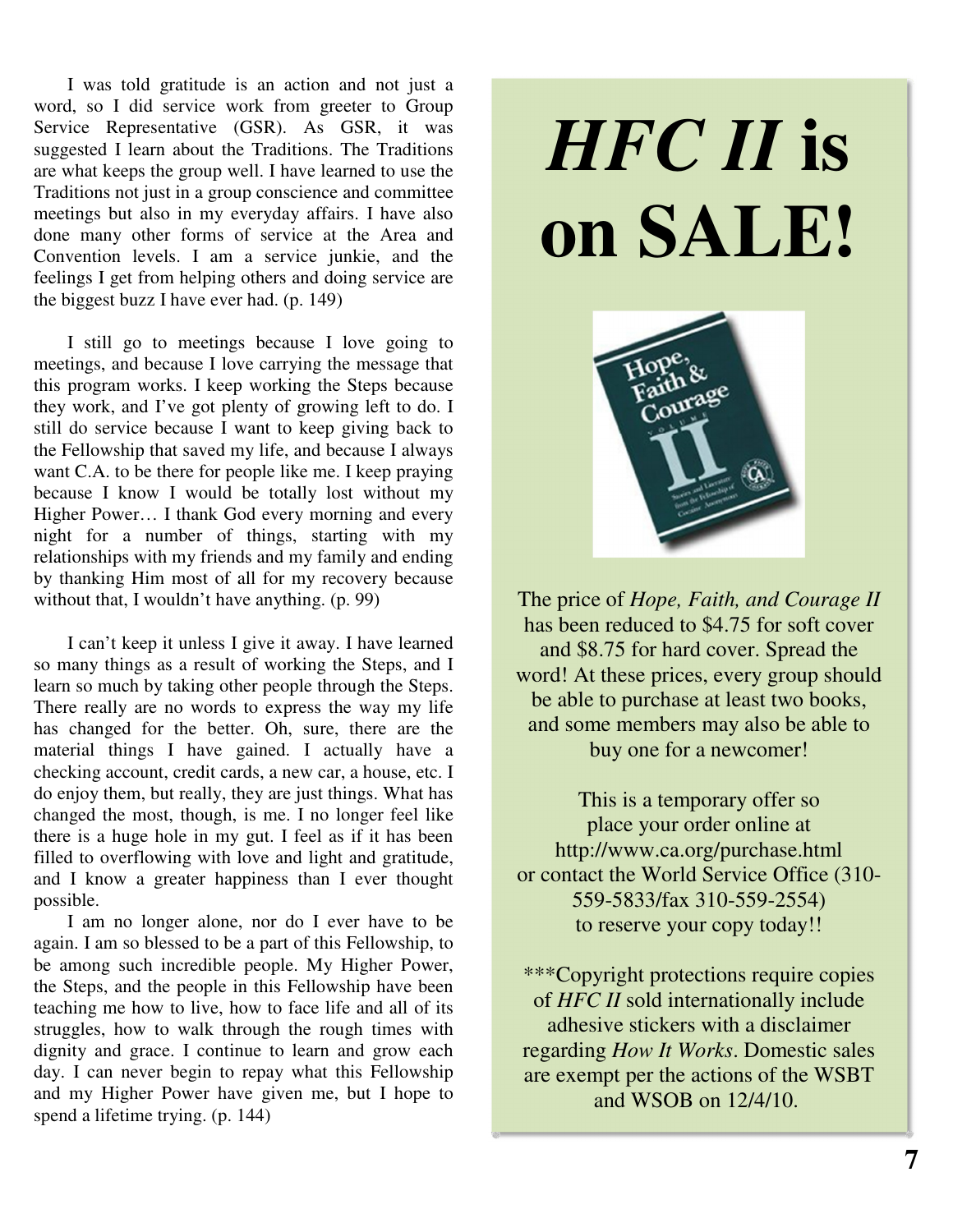## **World Service Contribution Program**

Cocaine Anonymous World Services depends on the financial support provided by individual members, groups, committees, Districts and Areas. We use your contributions as efficiently as possible, to maximize the services we are able to provide to addicts throughout the world. When you participate in the World Service Contribution Program, you ensure that we are able to serve the needs of those in our Fellowship, and reach even more with our message of Hope, Faith and Courage. And because your Contribution Program gifts are conveniently transferred by your bank from your checking account, savings account, debit card, or credit card account directly to the World Service Office, your contributions go farther than ever before. The C.A. World Service Contribution Program is safe, secure and confidential. You have complete control of the process, because you specify the amount of your contributions and when they are made. You can always increase, decrease or suspend your participation at any time by writing the World Service Office. Plus, your contributions may be tax deductible (consult your tax advisor). To help the C.A. World Service Office meet the needs of members, groups, areas and addicts still suffering, please fill out the authorization form below, attach a voided check or deposit slip (if necessary), and mail everything to the address shown. Thank you for your support.

| <b>AUTHORIZATION FOR DIRECT PAYMENT (ACH DEBITS)</b>                                                                                                                                                                           |  |  |  |  |  |  |  |
|--------------------------------------------------------------------------------------------------------------------------------------------------------------------------------------------------------------------------------|--|--|--|--|--|--|--|
| YES! As a member of C.A., I want to participate in the C.A. World Service Contribution Program to help keep C.A. World Services going strong!                                                                                  |  |  |  |  |  |  |  |
| Cocaine Anonymous World Service Office<br>21720 S. Wilmington Ave., Ste. 304<br>Long Beach, CA 90810-1641<br>(310) 559-5833<br>cawso@ca.org                                                                                    |  |  |  |  |  |  |  |
| As part of my 7th Tradition contributions to Cocaine Anonymous World Service Office, I authorize Cocaine Anonymous World Service Office (CAWSO),<br>to initiate variable entries to my account described below:                |  |  |  |  |  |  |  |
| Type of Account: $\Box$ Credit Card $\Box$ Debit Card $\Box$ Savings                                                                                                                                                           |  |  |  |  |  |  |  |
| Credit Card or Debit Card Name: We have a state of the state of the state of the state of the state of the state of the state of the state of the state of the state of the state of the state of the state of the state of th |  |  |  |  |  |  |  |
|                                                                                                                                                                                                                                |  |  |  |  |  |  |  |
|                                                                                                                                                                                                                                |  |  |  |  |  |  |  |
| Financial Institution's Address/Branch: The Contract of the Contract of the Contract of the Contract of the Contract of the Contract of the Contract of the Contract of the Contract of the Contract of the Contract of the Co |  |  |  |  |  |  |  |
| If using a savings account, please include a deposit slip.                                                                                                                                                                     |  |  |  |  |  |  |  |
| PAYMENT DETAILS:                                                                                                                                                                                                               |  |  |  |  |  |  |  |
| Amount in U.S. Dollars: $\$$ Dete of first payment: $\square$ 1 <sup>st</sup> of month $\square$ 15 <sup>th</sup> of month                                                                                                     |  |  |  |  |  |  |  |
| PAYMENT FREQUENCY:                                                                                                                                                                                                             |  |  |  |  |  |  |  |
| □ Monthly □ Annually □ One-time basis Effective date: ____/____/___________(MM/DD/YYYY)                                                                                                                                        |  |  |  |  |  |  |  |
| This authority is to remain in full force and effect until CAWSO has received written notification from me of its termination in such time and manner as to<br>afford CAWSO a reasonable opportunity to act on it.             |  |  |  |  |  |  |  |
| Name:                                                                                                                                                                                                                          |  |  |  |  |  |  |  |
| (Please print name as it appears on the account)                                                                                                                                                                               |  |  |  |  |  |  |  |
| Signature: et al. 2010 and 2010 and 2010 and 2010 and 2010 and 2010 and 2010 and 2010 and 2010 and 2010 and 2010 and 2010 and 2010 and 2010 and 2010 and 2010 and 2010 and 2010 and 2010 and 2010 and 2010 and 2010 and 2010 a |  |  |  |  |  |  |  |
| Address: the contract of the contract of the contract of the contract of the contract of the contract of the contract of the contract of the contract of the contract of the contract of the contract of the contract of the c |  |  |  |  |  |  |  |
| City and State/Province: etc. by the control of the control of the Country: Country: Country: Country: Country: Country: Country: Country: Country: Country: Country: Country: Country: Country: Country: Country: Country: Co |  |  |  |  |  |  |  |
| Zip/Postal Code: Communication of Contract Contract Daytime Phone: Communication Communication Contract Daytime Phone:                                                                                                         |  |  |  |  |  |  |  |
| PLEASE MAKE A COPY OF THIS COMPLETED FORM FOR YOUR RECORDS<br>(The complete World Service Contribution Program brochure, which includes this form, is available for download at www.ca.org/contribute.html)                    |  |  |  |  |  |  |  |

Ï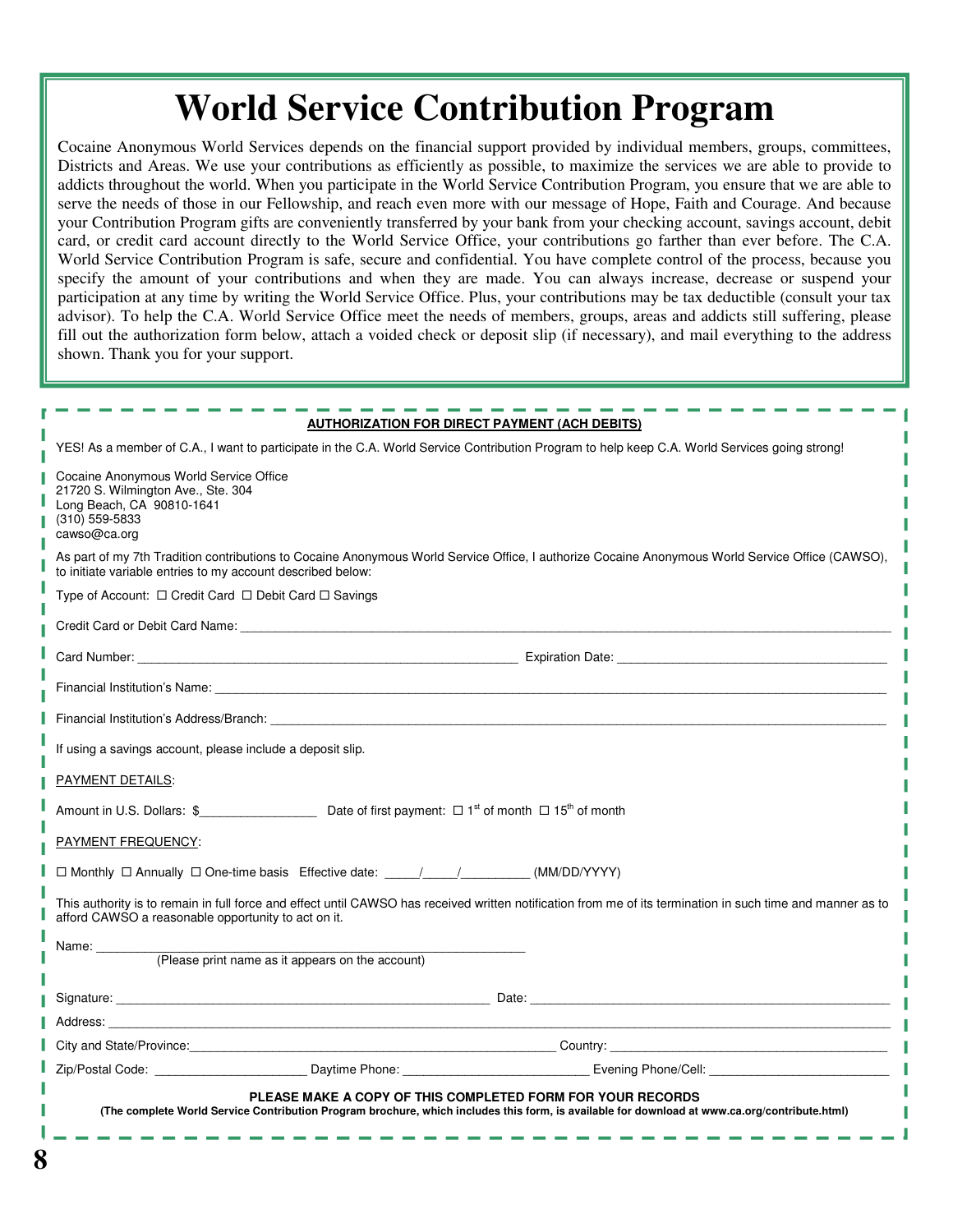## Inmate Correspondence Committees

## By Alan D. Bournemouth, England, UK

I'm not really sure how it is for other people. What I know to be a fact for me is that the way the message of the Twelve Steps (and so the message of Cocaine Anonymous) was carried to me personally has played a big part in the way I carry it to others.

My story is not very different from many others I've heard. Alcohol and drugs brought me to my knees and eventually I started to do the things that the men and women before me in Cocaine Anonymous had been doing for years. The point is that before this could happen, someone had to take the time to share the solution with me.

The town I live in here in the UK just happens to be a great place to be if you're looking for a meeting. We have a great Public Information Committee and a Helpline that will hook you up nice and quickly. That of course is okay if you have the freedom to choose where to go; this was not the case for me, not even nearly.

For quite a few years my using (or more honestly my behaviour when using) had led me to various prisons throughout the UK. In the early days of my recovery we had very few meetings within the prison service and contact with other C.A. members was quite hard to organise. I did what I could and became very interested in a postal service offered by another Fellowship. I know now that this contact proved to be key to my early recovery; it was absolutely imperative that I knew I was not alone.

By the time I got out of prison I could quite clearly see the importance of regular contact with other C.A. members. So fellows in my district set

about putting in place what was to become an Inmate Correspondence Committee (I.C.C.). The idea was simple; one C.A. member reaching out to another, sharing how we recover and stay recovered by letter. Almost sounds too easy eh? Within a short time a P.O. Box was set up and a bunch of guidelines put in place. We now had a way to carry the message of Cocaine Anonymous into almost every prison in the UK.

Of course, like most things in life, I.C.C. has had its ups and downs. For a short while we could find no committed members, and then when we did no one was writing from the prisons. Other Districts set up committees and consideration for them had to be taken into account; the list seemed to go on and on. Despite this, the I.C.C kept trudging onwards and now a few years down the line it continues to do so.

From a personal point of view I have found I.C.C. service to be one of the most flexible and rewarding things I've ever had the pleasure to be involved in. I have been able to carry the message of Cocaine Anonymous to people I may never meet, to carry it without condition. It has turned out to be one of those opportunities to serve that are available to everyone. It makes absolutely no difference where you have come from, what we share is the solution offered by Cocaine Anonymous, it's that simple.

If anyone is interested in setting up an Inmate Correspondence Committee please feel free to contact CAUK H&I by e-mailing hi@cauk.org.uk. We will happily pass on the relevant information.

The NewsGram is always looking for material that communicates a message of hope, faith and courage. We welcome original articles from our members sharing their experience with recovery, unity and service in C.A. If you have such an article (or perhaps an idea, cartoon, poem, story or other material related to recovery in C.A.) that you would like considered for publication in a future issue of the NewsGram, please send it and the completed release form on page 12 to: NewsGram Editor, c/o CAWSO, 21720 S. Wilmington Ave., Ste. 304, Long Beach, CA 90810-1641, or via e-mail to newsgram@ca.org. E-mail submissions are preferred. If you e-mail your submission, the form can be scanned and attached as a pdf or faxed to the WSO at 310-559-2554, Attn: NewsGram.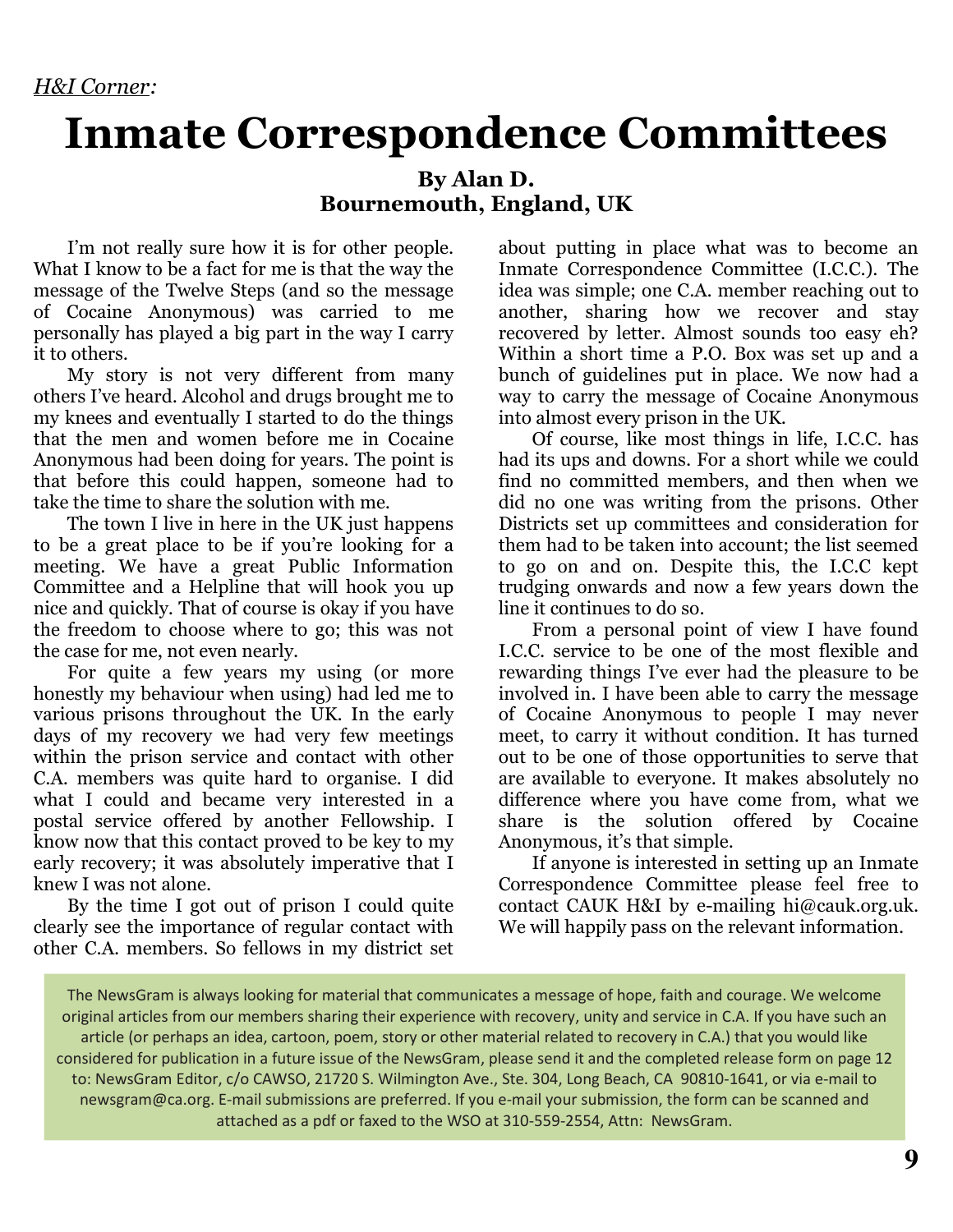## The World Service Conference: A Spiritual Experience

## By Michael A. Milwaukee, Wisconsin, USA

As I am sitting here a continued sense of awe envelopes me. What's the cause of this feeling? Three little letters: WSC (World Service Conference). I have to admit that while I felt prepared for this, I was equally unprepared and so very apprehensive about what was to come. My fellow delegate and I were both first-time delegates and we were without a senior delegate to show us the ropes. I received quite a bit of input from past delegates from our Area. I attempted to take it all in. I feel I can honestly say that I am grateful to have failed miserably when trying to retain it all.

As the plane was landing at LAX I can recall saying to myself, "Here we go." I felt Milwaukee, my little microcosm, being swept up in the macrocosm of "C.A. as a whole." I felt grateful that I was able to ease into this grand experience a little bit at a time as Monday was free and I could greet people from around the world in a manner that was relaxed. It was so awesome to see people that I hadn't seen since the World Convention in Milwaukee, or even longer. It was also a treat to meet so many new people prior to reaching the Conference floor. This, I was soon to realize, was God doing for me what I could not do for myself.

When the Conference began I was a little overwhelmed with the first roll-call. I quickly realized that all these wonderful people that I have run into, and have met, are announcing themselves as I will have to do, too. In my nervousness, as well as my eagerness to represent the "Middle" (as we lovingly refer to the Midwest), I misspoke my number of votes. Wouldn't you know it, I had to get back up there and speak out of order to correct my mistake. In doing so, I got over my apprehension of speaking from the podium.

When it was time to choose a committee to sit on, I picked the Literature, Chips & Format Committee. I totally feel that I made the right choice. The people who sit on this committee love Cocaine Anonymous and I truly felt at home. I really want to thank all of the committee members because it was watching them and how they handled themselves that paved the way for me. I needed to see the patience, love, and tolerance needed to be reminded is more like it—and working with the folks of LCF was a great experience. I look forward to continuing my work with them.

When the main floor sessions resumed I was amazed. Here is the "process" at work. I was also floored by the "Conference body" and its ability to move, albeit ever so slowly at times, through some passion-filled situations. It amazes me still to have been in a room filled with so many people that have the same passion for Cocaine Anonymous as I do. I never felt the need to agree with everybody, but I definitely respected what was being conveyed on that floor. My hat is off to all the Conference attendees. You all made my first Conference experience remarkable and I am so very grateful.

To all of you out there who have debated being a delegate or alternate delegate, or have wanted to go to the Conference just "because," I cannot stress how moving of an experience this has been. To be able to serve my little microcosm of the Fellowship in conjunction with the representatives of C.A. worldwide is truly a gift that I only wish you can one day experience yourselves. Each one of us can make a difference. I witnessed this firsthand. The World Service Conference has been a spiritual experience for me. I look forward to seeing all of you next year.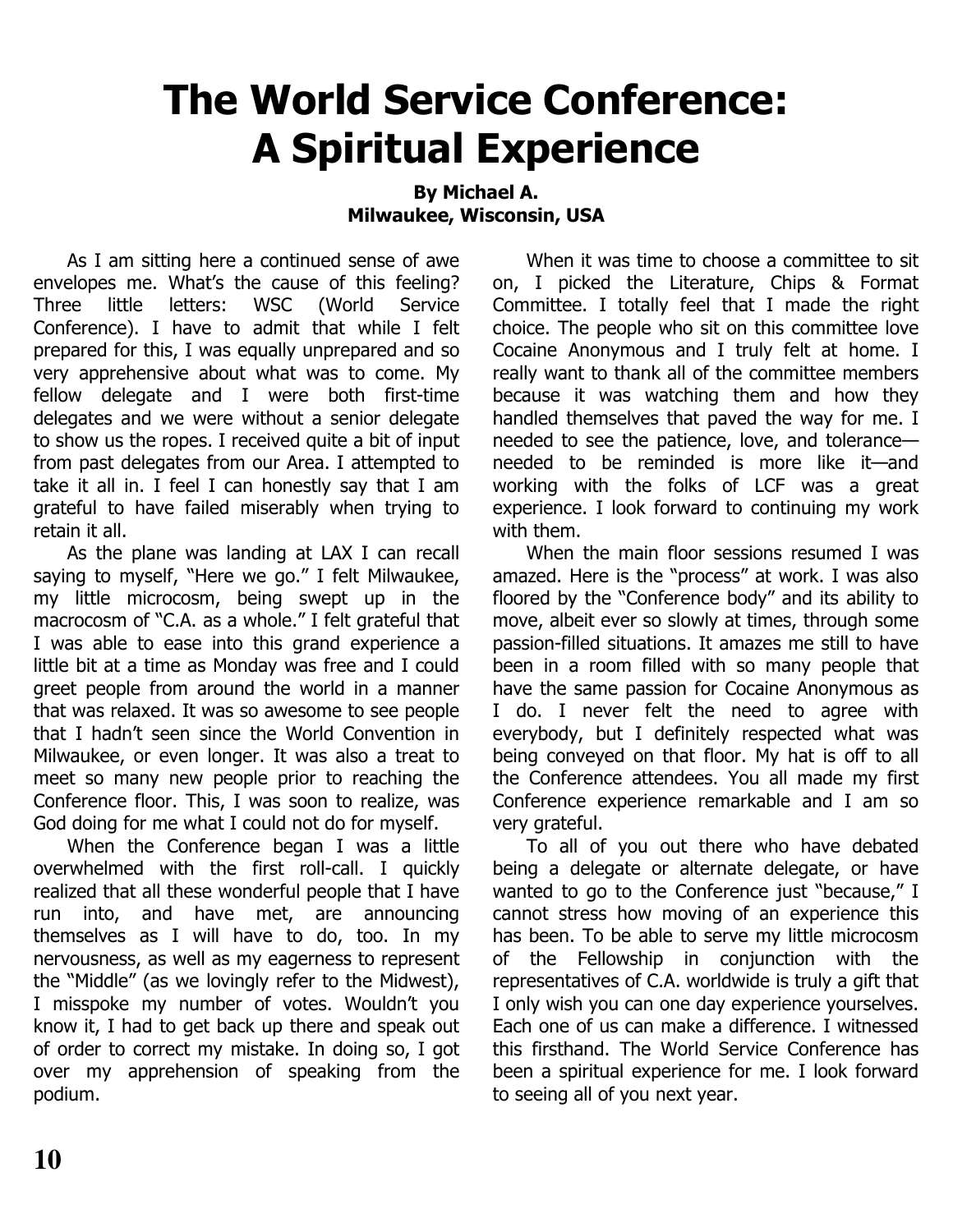# We need submissions NOW!

# **Share your experience, strength and hope for the first**  C.A. Meditation Book

Wouldn't it be great to have a C.A. meditation book to read each day? We need YOU to help make this book a reality! Tap your inner core and put your experience on paper. What has worked for you on the road of happy destiny? As shown in the example, the meditation for each day will include three parts:

**Quote (optional):** Choose a sentence or two from literature approved for use at C.A. meetings (C.A.'s meeting format, pamphlets, HFC or HFC II; A.A.'s Big Book, 12 & 12 or Service Manual). Please cite the source so we can verify the quote. If you choose not to select a quote and your submission is chosen for publication, the committee will find an appropriate quote.

**Personal experience (mandatory; this is the part we need you to write!):** Focus on the C.A. message of recovery. Share how you apply the Steps & Traditions in your daily life; how you communicate with the Higher Power of your understanding; an experience you found particularly uplifting or powerful; a solution to an issue or character defect you've dealt with, etc. Don't worry about grammar, spelling or punctuation; we have people to help 'polish' whatever you write.

**Thought for the Day (optional):** Close with a thought to ponder in meditation and/or throughout the day. If you choose not to add a thought for the day and your submission is chosen for publication, the committee will write something appropriate to accompany your personal experience.

## **Other than cited quotes, each submission must be the author's original writing. Length should be approximately 250 words or less.**

In keeping with the 11th Tradition, submissions will be reviewed anonymously and the authors of meditations ultimately selected for the book will be asked to maintain their anonymity. Replies will be sent when the selection process is complete.

## **February 7**

## *"What we failed to do alone, we can do together."*  **(Tools of Recovery)**

*We share our experiences at meetings because it helps us to stay sober. By sharing, we express our love for others who might be having the same difficulties and joys we have had. It helps us all to understand we are not alone and that we have common situations we work through on a daily basis.* 

## **Thought for the Day**

I will share my experience today so that others may take comfort in the knowledge that others have been there and done that. I will share my experience today in the hope that someone will help me. I will share today to bring us together.

Online submissions are preferred. **Each submission also requires a properly executed release** (please use the online submission form available at www.ca.org or the form on page 12). If you are unable to use the online form, you may send your submission(s) and release via e-mail to submissions@ca.org or by regular mail to: CAWSO, Inc., Attention: LCF Committee, 21720 S. Wilmington Ave., Ste. 304, Long Beach, CA 90810-1641. For more information, please call 310-559- 5833.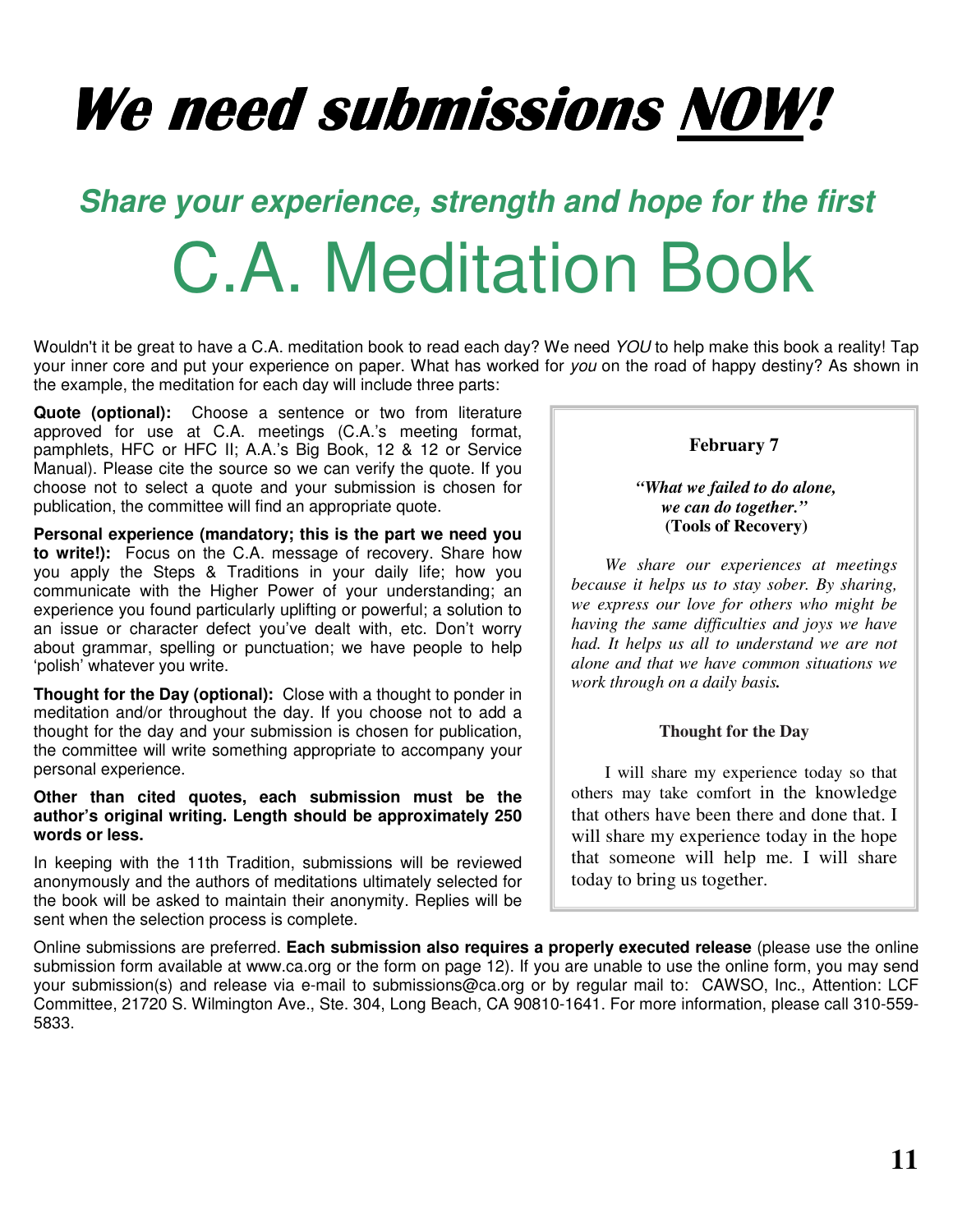## **TRANSFER AND ASSIGNMENT OF ALL RIGHTS, TITLE AND INTEREST IN ORIGINAL LITERARY WORK AND ACKNOWLEDGEMENT OF ORIGINALITY**

## (This form is intended for original material submitted to Cocaine Anonymous World Services, Inc. and Cocaine Anonymous World Service Office, Inc., and must accompany all submissions in order for such material to be published. All materials submitted become the property of Cocaine Anonymous World Services, Inc. and Cocaine Anonymous World Service Office, Inc.)

With this document, I, the undersigned Cocaine Anonymous (hereinafter referred to as "C.A.") member, hereby grant permission to COCAINE ANONYMOUS WORLD SERVICES, INC., a California corporation (hereafter referred to as "CAWS") and COCAINE ANONYMOUS WORLD SERVICE OFFICE, INC., a California corporation (hereafter referred to as "CAWSO"), their successors, assigns, and those acting on their authority, to publish the attached material entitled or described as follows:

\_\_\_\_\_\_\_\_\_\_\_\_\_\_\_\_\_\_\_\_\_\_\_\_\_\_\_\_\_\_\_\_\_\_\_\_\_\_\_\_\_\_\_\_\_\_\_\_\_\_\_\_\_\_\_\_\_\_\_\_\_\_\_\_\_\_\_\_\_\_\_\_\_\_\_\_\_\_\_\_\_.

I further acknowledge and agree that:

1. I possess full legal capacity to exercise this authorization and hereby release CAWS and CAWSO from any claims by myself, my successors, and/or my assigns regarding the attached material.

2. This transfer includes the assignment and transfer of any and all claims I may have to United States and foreign copyrights, claims of authorship or origination.

3. I am the author of this work, i.e. this work is completely original and I have not used any third party source(s), in part or in whole, to create this work unless said third party source or sources are given full credit within the body of this work and further that said third party or parties have given written permission for said use, copies of which are attached hereto.

4. CAWS and/or CAWSO may change, modify or revise this work to whatever extent either or both deem necessary. I understand that, if selected for publication, this material will be edited in keeping with C.A.'s understanding of the Twelve Steps and Twelve Traditions. Submissions will also be copyedited to ensure ease of comprehension and adherence to standard rules of grammar and punctuation as well as current CAWS and CAWSO style guidelines. In addition, editorial staff may also substitute different words and/or revise sentence structure for clarification. I further understand that this material may be retitled and/or reprinted in more than one CAWS or CAWSO publication.

| Signature:           |  |
|----------------------|--|
| Date:                |  |
| Name (please print): |  |
| Address:             |  |
|                      |  |
| Phone number:        |  |
| E-mail address:      |  |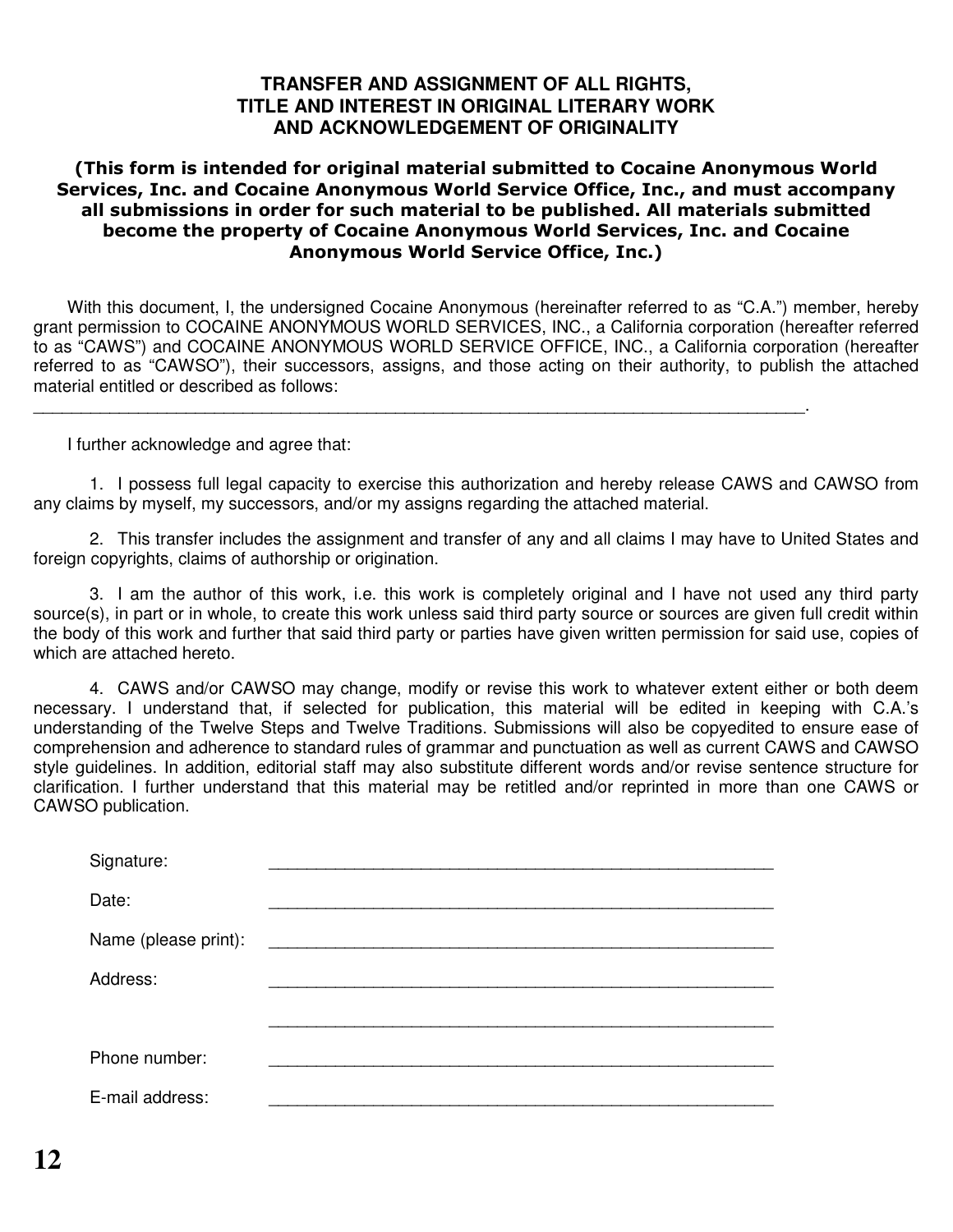## Why We Should Send Donations to C.A. World Services

## By Joy H. Pacific South Regional Trustee Fontana, California, USA

Cocaine Anonymous World Services depends on the financial support provided by individual members, groups, committees, districts, and areas. We use your contributions as efficiently as possible to maximize the services we provide to addicts throughout the World. Whether you provide a one-time contribution or you enroll in the World Service Contribution Program, you help us serve the needs of those in our Fellowship, and reach even more with our message of Hope, Faith and Courage.

Tradition 7 states, "Every C.A. group ought to be fully self-supporting, declining outside contributions." Cocaine Anonymous cannot survive without contributions from its members. We cannot solicit contributions from other organizations because of Tradition 7, so we must ask our members to support our effort by making donations to World Services. We should be following the suggested 70/30 plan. Thirty percent of all 7th Tradition money should be moving forward to CAWSO, Inc. The World Service Finance Committee has guidelines regarding such concerns. Those guidelines are available by request from the Office, or they can be found online.

There are a number of ways you can make contributions to the C.A. World Service Office. Our online store features a Contributions item, which allows you to specify any amount in whole-dollar increments. Our online store accepts most major credit cards. You can also use our World Service Contribution Program form (see page 8). Using this form, you can make a one-time contribution, or you can enroll to have regular contributions deducted from a bank or credit card account of your choosing. You can do the recurring contribution on a monthly basis or make a donation annually. It is completely safe and secure. You can also now use the new Birthday Donation envelope. For every year you have been clean and sober, put a dollar, pound or euro in the envelope and send it off to the World Service Office.

Our 5<sup>th</sup> Tradition states, "Each group has but one primary purpose—to carry its message to the addict who still suffers." Clearly we do that every time we attend a meeting of C.A., and by observing the 7<sup>th</sup> Tradition which allows us to reach out beyond the rooms. Please continue to support the program and Fellowship that saved your life.

Have questions about how to handle your group's 7th Tradition? See the 7th Tradition pamphlet and the Financial Guidelines for Groups, Districts and Areas (both of which are available at www.ca.org), or contact your Regional Trustee.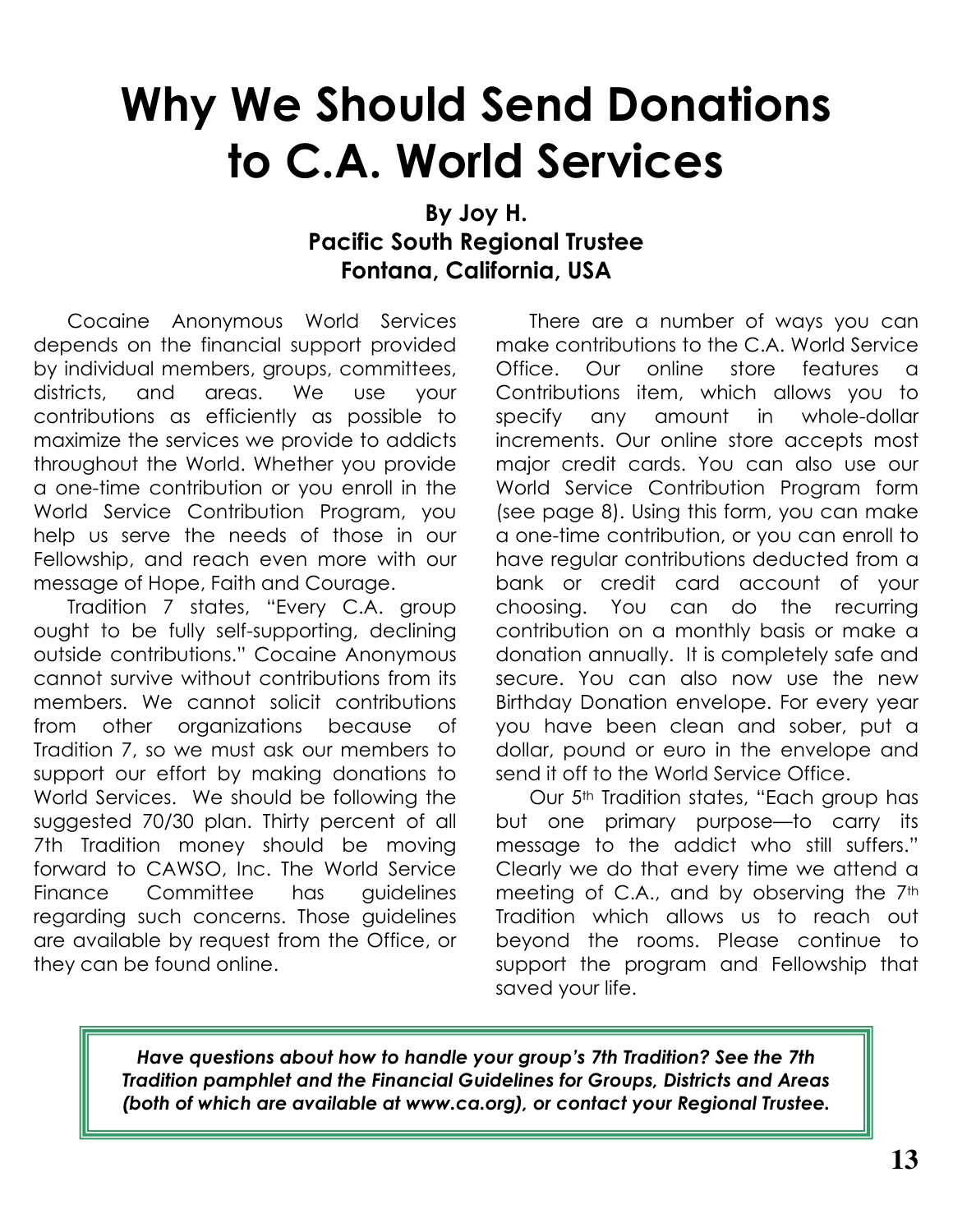| 7 <sup>th</sup> Tradition July-September 2010          |                                                   |                      | 7 <sup>th</sup> Tradition July-September 2010 |                                        |              |
|--------------------------------------------------------|---------------------------------------------------|----------------------|-----------------------------------------------|----------------------------------------|--------------|
| <b>Category or</b><br><b>Location</b>                  | <b>Group Name/City</b>                            | <b>Total</b>         | <b>Category or</b><br><b>Location</b>         | <b>Group Name/City</b>                 | <b>Total</b> |
| <b>ANONYMOUS</b>                                       |                                                   | \$911.20             | Florida                                       | C.A. Central District of S.<br>Florida | \$52.80      |
| <b>BIRTHDAY</b>                                        |                                                   |                      |                                               | District of Fort Myers                 | \$105.00     |
| <b>ENVELOPES</b>                                       |                                                   | \$402.05             | Georgia                                       | Monday Night Coconut                   | \$163.20     |
| <b>CANADA</b>                                          |                                                   |                      | Idaho                                         | Anonymous - Council<br><b>Bluffs</b>   | \$138.00     |
|                                                        |                                                   |                      |                                               | Magic Valley C.A. District             | \$200.00     |
| Alberta<br>Saturday Nite Live                          |                                                   | \$100.00             | <b>Illinois</b>                               | IACA Inc.                              | \$900.00     |
|                                                        |                                                   |                      |                                               | South West District                    | \$352.93     |
| Quebec                                                 | Cocainomanes Anonymes                             | \$1,000.00           |                                               | Northwest Suburban District            | \$333.58     |
|                                                        | Don amxservicesmondiaux<br>Regain De Vie          | \$562.14<br>\$233.10 | <b>Kansas</b>                                 | K.C. District of Cocaine<br>Anonymous  | \$150.00     |
|                                                        |                                                   |                      | Louisiana                                     | <b>Right Path to Recovery</b>          | \$5.00       |
| <b>CAUK</b>                                            |                                                   | \$3,469.40           | Missouri                                      | Working with Others                    | \$5.00       |
| <b>London District</b>                                 |                                                   | \$3,395.77           | Michigan                                      | <b>Saturday Morning Alive</b>          | \$25.00      |
|                                                        |                                                   |                      | <b>Nevada</b>                                 | Cocaine Anonymous of<br>Nevada         | \$100.00     |
| <b>UNITED</b><br><b>STATES</b>                         |                                                   |                      | <b>New Jersey</b>                             | NJ District                            | \$50.00      |
| <b>Alabama</b>                                         | First Freedom Group                               | \$38.09              | Ontario                                       | Anonymous                              | \$151.25     |
| Arizona                                                | Sun Valley Intergroup Inc.                        | \$1,140.00           | Pennsylvania                                  | Cocaine Anonymous                      | \$300.00     |
|                                                        | Arizona Area of C.A.                              | \$1,000.00           | <b>South Carolina</b>                         | Freedom From Bondage                   | \$20.00      |
| Southern &                                             | Back to Basics - Orange                           |                      |                                               | Camp Awakening                         | \$18.00      |
| <b>Central</b><br>California                           | County                                            | \$65.78              | <b>Tennessee</b>                              | The Hope Not Dope Group                | \$26.76      |
|                                                        | CALA Westside/Hollywood                           | \$200.00             |                                               | Anonymous - Nashville                  | \$25.00      |
|                                                        | District                                          |                      |                                               | Tennessee Area C.A.                    | \$1,000.00   |
|                                                        | Inland Empire Area SC                             | \$250.00             | <b>Texas</b>                                  | <b>Bonnie Brae Group</b>               | \$527.29     |
|                                                        | Eastside Earlybird Attitude<br>Adjustment         | \$50.00              |                                               | Anonymous - San Antonio                | \$120.00     |
|                                                        | <b>WIECA</b>                                      | \$100.00             |                                               | Circle & Triangle Group                | \$50.00      |
|                                                        | Anonymous - Los Angeles                           | \$150.00             |                                               | SCTA Of C.A., INC                      | \$704.73     |
|                                                        | Come Alive Meeting                                | \$233.00             |                                               | Anonymous - Houston                    | \$30.00      |
|                                                        | <b>CALA</b> Long<br><b>Beach/Compton District</b> | \$198.65             |                                               | Texas Area Service<br>Committee        | \$551.34     |
|                                                        | Anonymous - PSR                                   | \$10.00              |                                               | Truth The Light And The<br>Way II      | \$50.00      |
|                                                        | C.A. San Diego                                    | \$217.50             |                                               | <b>Step Sisters</b>                    | \$93.50      |
| Anonymous - WSOB<br>Sobered Up in C.A.<br>Cen Cal C.A. |                                                   | \$35.25              | Utah                                          | C.A. Central District                  | \$225.00     |
|                                                        |                                                   | \$50.00              |                                               | Anonymous                              | \$20.00      |
|                                                        |                                                   | \$150.00             | Washington                                    | District 1 Washington                  | \$180.00     |
| <b>Northern</b><br>California                          | Mainline Group                                    | \$70.00              | Wisconsin                                     | C.A. of Wisconsin                      | \$1,271.20   |
| Colorado                                               | Promises                                          | \$90.00              |                                               | Razors Edge                            | \$66.46      |
|                                                        | Dark Side of the Spoon                            | \$287.56             |                                               |                                        |              |
|                                                        | C.A. of Colorado<br>Anonymous                     | \$450.00<br>\$25.00  | World<br>Contribution                         | See form on page 8                     | \$3,401.00   |
|                                                        |                                                   |                      | Program<br><b>Total</b>                       |                                        | \$26,352.99  |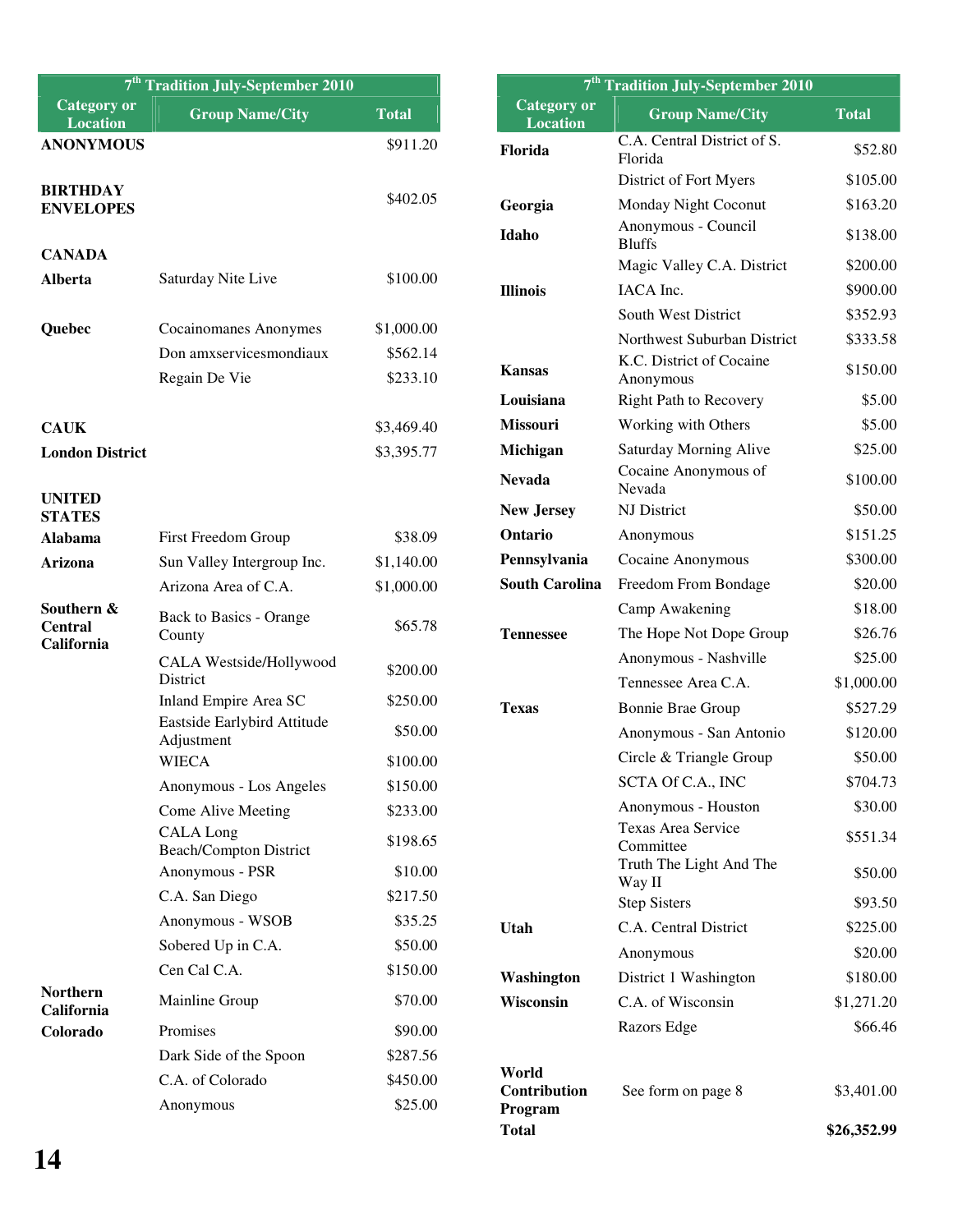Unity Corner

## PSR Unity Day By Scott K. Fontana, California, USA

I attended the Pacific South Region's Unity Day at Doheny State Beach and, I have to tell you, if you missed it, you missed a good one. Congrats and thank you to Orange County for all of your hard work.

The Pacific South Region is a virtual rainbow of cultures, creeds and ethnicities. To see us all come together under the umbrella of unity was truly a sight to behold and I immediately became grateful for what God has given me.

It has been said that we are people who would not ordinarily mix, but not so on this day. Over 400 people attended, the food was great, and all three speakers delivered a powerful message of recovery.

As I stepped back for a moment to just look at all the people in my Fellowship enjoying themselves, I was reminded that there is nothing that cannot be accomplished when we join hands and unite as one and work toward a common goal: unity, recovery and service.

## Unity from the Heart By Rose J. Twin Falls, Idaho, USA

What an honor, I've been truly blessed. I've been to 12 World Service Conferences and have experienced many levels of growth.

It's really not about me. The spiritual part of the program works and is evident in the process and collective group conscience.

One year, our committee was experiencing total discord and lack of communication. When we asked for help from our Trustees and did a group inventory, I was amazed at the results. When God's in charge, it's so effortless to do the jobs we are sent here to do. The triangle of unity, recovery and service, along with honesty, open-mindedness and willingness, will keep our Fellowship free and growing for the next generation.

I can never give back enough to Cocaine Anonymous, the Fellowship that saved my life. I am truly grateful.

Get Your Local Event Listed! Use the form at www.ca.org/event\_form.html to get your event listed both on the web and in the NewsGram, or notify us by mail to NewsGram, c/o CAWSO, 21720 S. Wilmington Ave., Ste. 304, Long Beach, CA 90810-1641, by e-mail to newsgram@ca.org, or by fax to 310-559-2554, Attn: NewsGram.